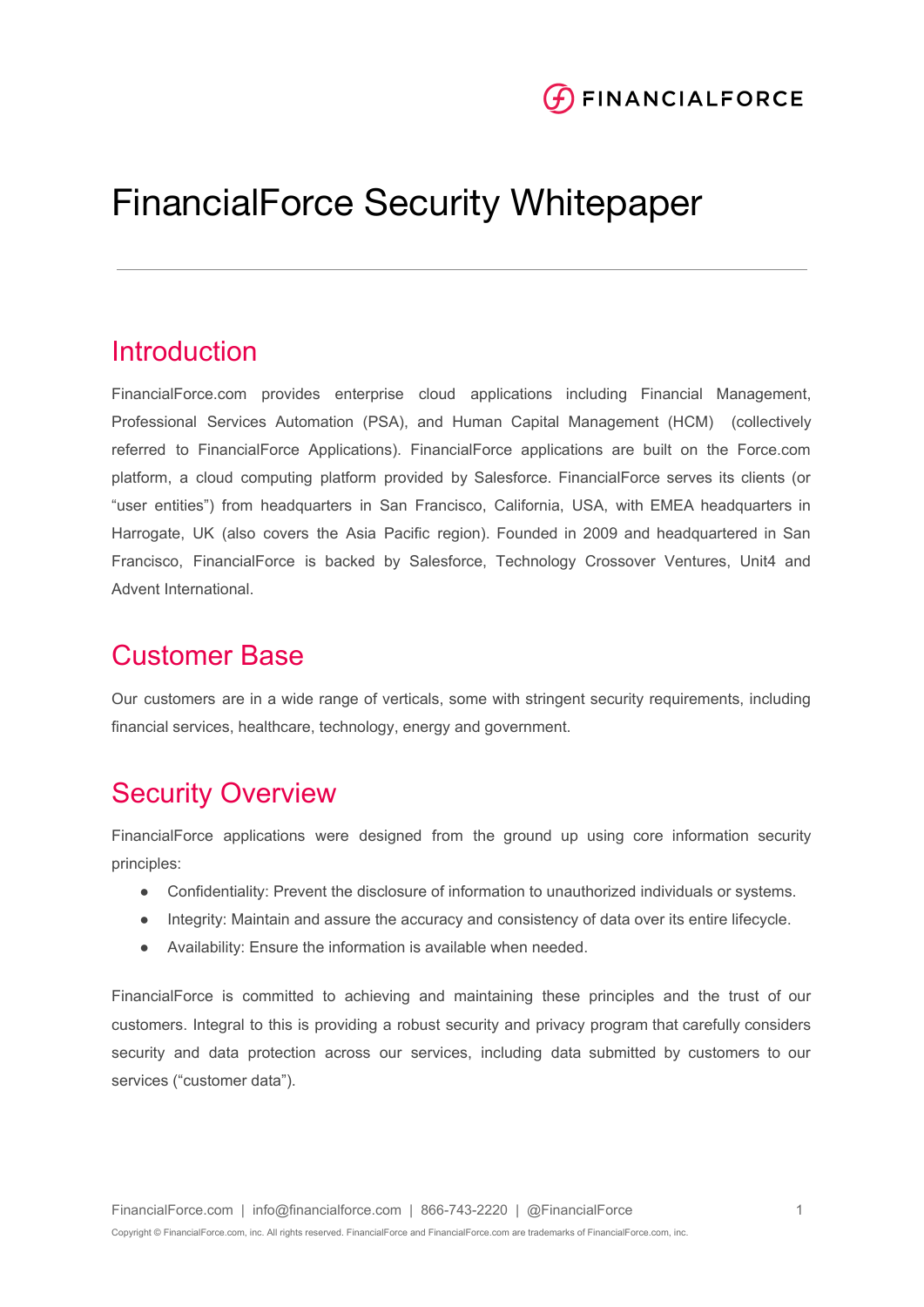

### Information Security Program

FinancialForce has a dedicated Security and Trust function that coordinates security policy, program and verification efforts, to ensure that customer and company information assets are adequately protected. Our Information Security Program includes identifying, evaluating and reporting on security risks, compliance with security and privacy regulations and commitments, threat and vulnerability management, and security incident management and response. FinancialForce has an Information Security Policy and Standards framework based on ISO 27001/27002 that describe standards, best-practice guidelines and approaches required to protect customer data and corporate assets (including people, information and infrastructure).

## Commitment to Security

At FinancialForce, we understand that security, availability and application processing integrity are critical for our customers. FinancialForce is dedicated to providing industry-leading security for our customers' data assets through our Security and Trust program.

### People

Everyone at FinancialForce, from the research and development staff to the executive team, is committed to security excellence. The company's Chief Information Security Officer (CISO) coordinates a cross-functional team of experts focused on security-related activities. FinancialForce also has a Senior Vice President and General Counsel with responsibility for compliance with global privacy laws. All employees receive regular information security awareness training that covers key security threats and risks and employee obligations to protect the security, confidentiality and privacy of customer and company data.

#### Processes

All key FinancialForce business processes, including development, support, operations, consulting, and monitoring processes, consider the security of our customer data.

### **Technology**

We leverage industry-leading and proven secure platforms for our products and services. Each component of our technology infrastructure undergoes intensive scrutiny by multiple teams of security professionals.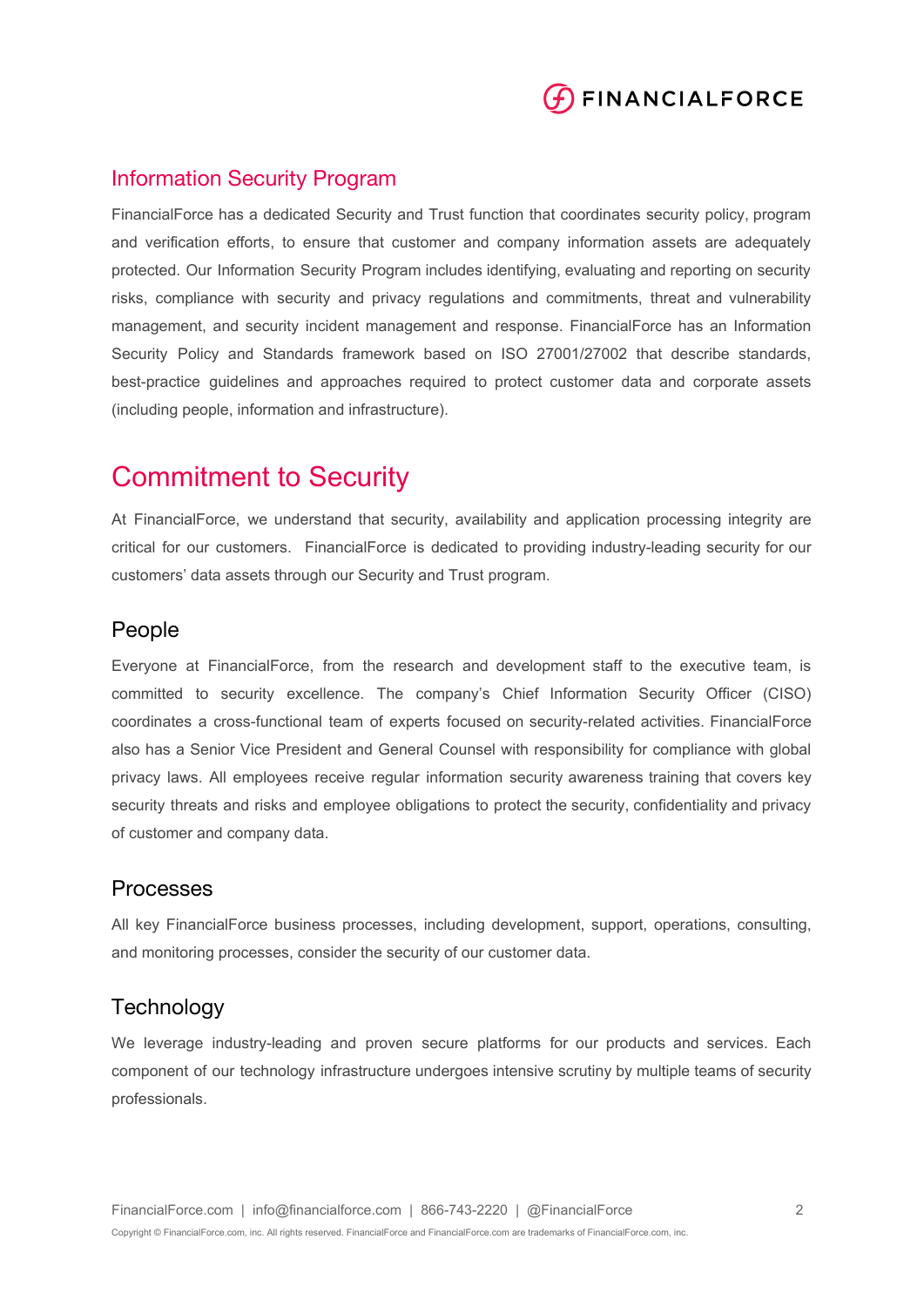

### **Customers**

We consider our customers, partners, developers and internal users that interact with our systems to be within our security scope. Our security program is designed both to provide them a high degree of security assurance and to protect ourselves from threats they might present.

## Built on Salesforce Platform

To support these principles, FinancialForce applications were developed on Force.com, an industry-leading and mature platform for cloud applications provided by Salesforce. FinancialForce applications are listed on AppExchange (Salesforce cloud applications marketplace) and use the Force.com cloud platform as the underlying technology, which includes tools for development, reporting, workflow authorizations, dashboards, social media (Chatter) and integration. All AppExchange applications go through a qualitative and quantitative review process to ensure applications meet a set of security standards and best practices.

By leveraging an industry-leading cloud platform for business applications, FinancialForce applications and our customers' data benefit from a variety of security features and controls in such areas as user management, access control, disaster recovery, backups, physical and network security. As a result, FinancialForce applications satisfy our customers' most stringent data security requirements, and comply with major security, privacy and data protection laws and standards globally.



## FinancialForce Application & Salesforce Platform Architecture

For more information on Force.com, Salesforce compliance certifications and other security guidance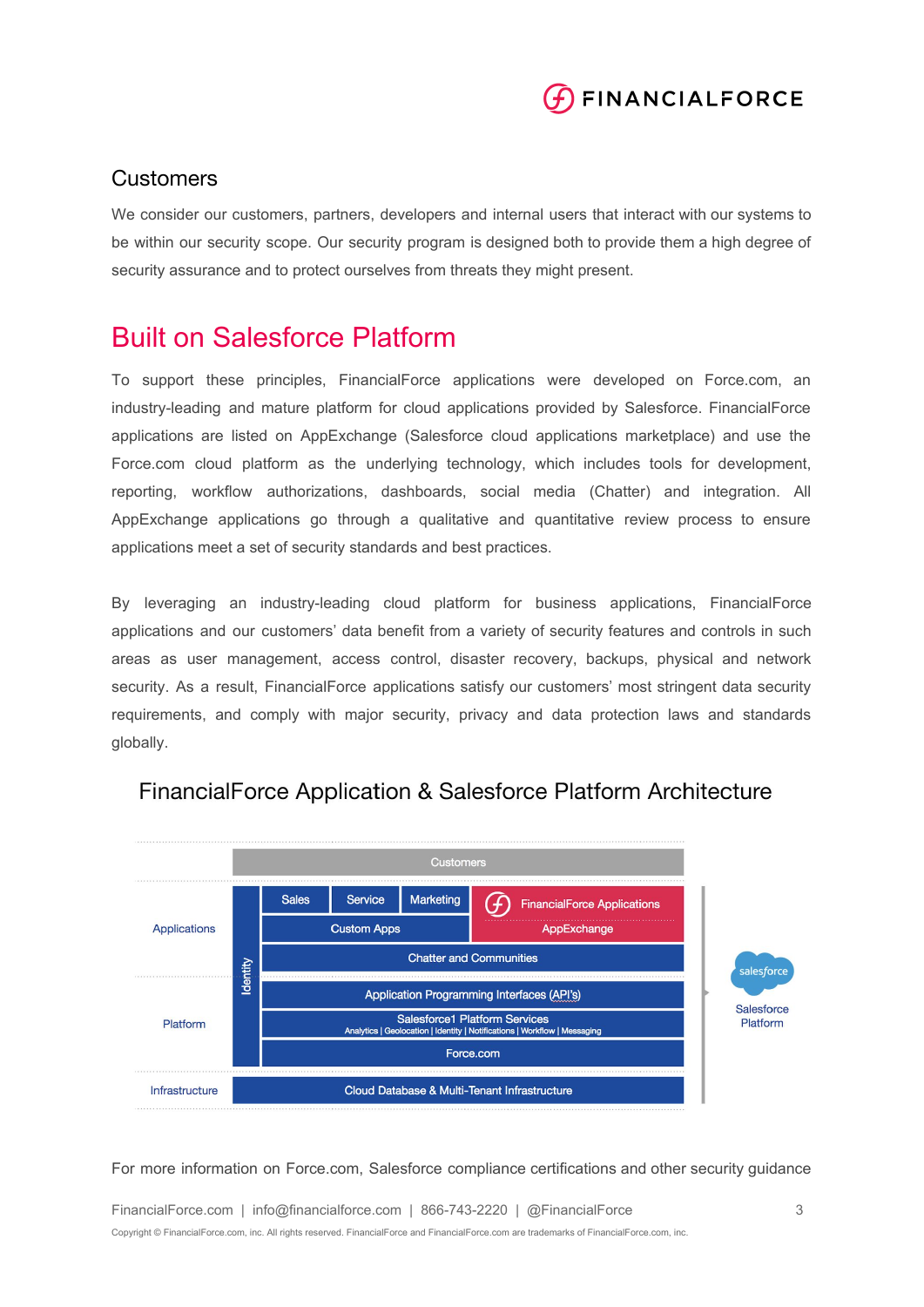

please see the Salesforce Security Section below.

## Shared Security Responsibility Model

Moving business processes and applications to the cloud creates a shared responsibility model between our customers, FinancialForce and Salesforce. This shared model maximizes efficiency and flexibility while maintaining a high level of security.

### FinancialForce

FinancialForce manages and controls its applications and related services. This includes change management, incident management, product updates and patch management related to the FinancialForce applications.

### **Salesforce**

Salesforce operates, manages and controls the components from the API level down to the host operating system, underlying databases and physical security of data centers in which the services operate. For details on Salesforce security, see trust.salesforce.com and search "security" on help.salesforce.com.

#### Heroku

Certain FinancialForce products also use the Heroku platform, which is provided by Salesforce, to run computing operations in order to improve the performance and efficiency of background jobs. Customer data is not stored or logged in Heroku, and all customer data transferred between FinancialForce products and Heroku is encrypted-in-transit using a 256-bit TLS Certificate and 2048-bit RSA public key. We have implemented additional security enhancements to augment the security of the Heroku platform for our customers, including IP whitelisting, Web Application Firewall (WAF), multi-layer DDoS protection, and access logging and auditing.

### **Customers**

Customers are responsible for user access and authorization, control and backup of data uploaded to the FinancialForce applications, as well as configuration of the underlying Salesforce platform in accordance with their requirements. Customers can also enhance the security their FinancialForce implementation and address security and compliance requirements by leveraging security features of the Force.com platform such as data encryption, IP-range restrictions, two-factor authentication, strong passwords and enforced periodic password changes.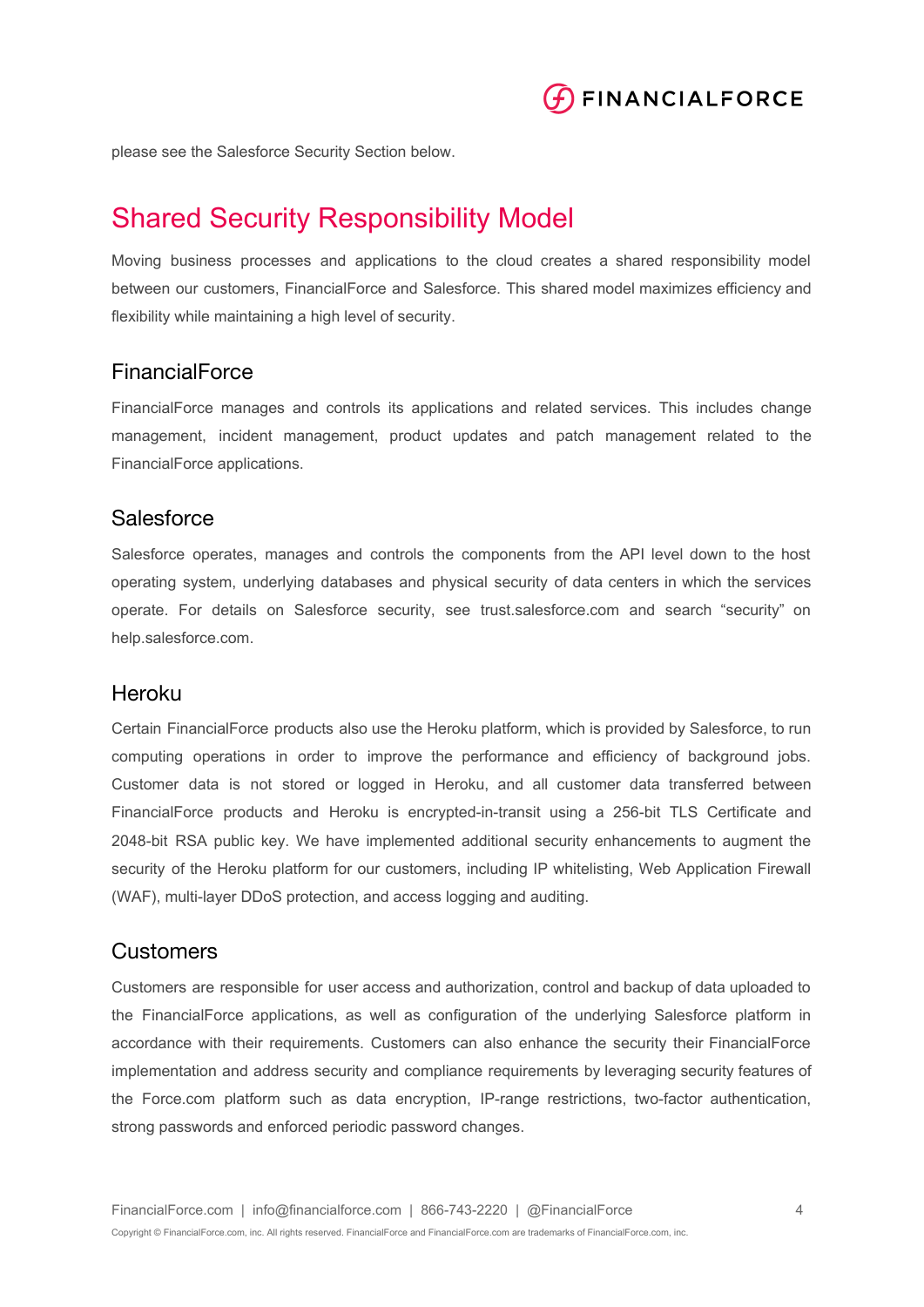

FinancialForce recognizes that many companies are subject to regulations and standards governing security and handling of information, and therefore maintains a security program that covers policies, practices, people and technology. However, to use FinancialForce applications securely, customers must apply sound security practices to their configuration and any customization and integration of FinancialForce and the underlying Salesforce platform, including customers' design and implementation of related business processes.



## **Shared Security Responsibility Model**

Example: FinancialForce provides applications and views for data entry and reporting, and the Salesforce Force.com platform provides authentication technology, but each customer must implement and monitor access and authorization controls (e.g., configuring administrators for managing privileged access, designing roles and processes for access to records, and enabling a field audit trail for monitoring user access to data).

## Certifications and Attestations

### FinancialForce.com Applications

### Cloud Security Alliance

As part of our commitment to Trust, we have published a detailed description of our cloud security controls under the Cloud Security Alliance (CSA) STAR Level 1 - Self-Assessment program. This self-assessment uses the CSA Consensus Assessments Initiative Questionnaire to answer nearly 300 standardized questions that provide transparency into cloud vendor security practices and controls supporting their cloud service delivery and applications. You can access it here: <https://cloudsecurityalliance.org/star/registry/financialforce>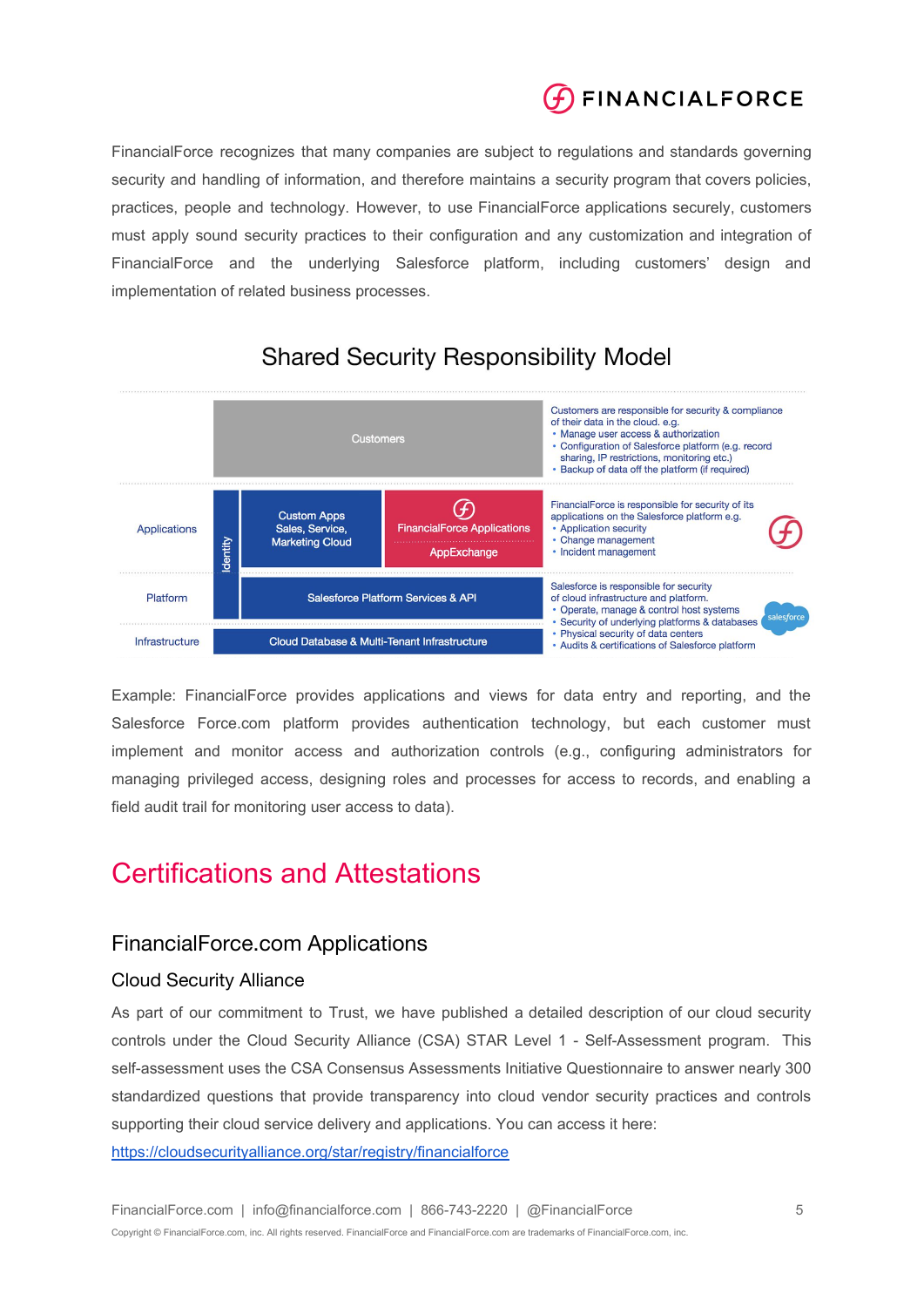

### SSAE 16 SOC 1 Type II Report

As part of our commitment to trust and security, FinancialForce has invested in a Service Organization Control 1 (SOC 1) Type II report prepared by the global accounting firm Ernst & Young LLP. The report is prepared in accordance with Statement on Standards for Attestation Engagements (SSAE) No. 16, Reporting on Controls at a Service Organization. The purpose of the report is to provide our customers assurance that the FinancialForce Description of Services is fairly presented in all material respects, that controls put in place by FinancialForce are suitably designed to meet their control objectives, and that those controls were tested and operated effectively during the audit period.

Ernst & Young LLP created an Independent Service Auditors' Report after testing and evaluating FinancialForce applications against the following objectives:

| <b>Control Area</b>                 | <b>Description</b>                                                                                                                                                                                                           |
|-------------------------------------|------------------------------------------------------------------------------------------------------------------------------------------------------------------------------------------------------------------------------|
| <b>Control Environment</b>          | Foundation for all other components of internal control, providing<br>discipline and structure including control activities, policies and<br>procedures that help make sure that management's directives are<br>carried out. |
| <b>Risk Assessment</b>              | Identification, analysis and management of relevant risks.                                                                                                                                                                   |
| Monitoring                          | Processes to assess the quality of internal control performance.                                                                                                                                                             |
| Information and<br>Communication    | Systems that support the identification, capture and exchange of<br>information that enables people to carry out their responsibilities.                                                                                     |
| <b>IT General Controls</b>          | Defined policies, procedures and controls in place for supporting<br>FinancialForce services.                                                                                                                                |
| <b>Change Management</b>            | Controls for<br>change<br>initiation,<br>prioritization<br>and<br>release<br>management.                                                                                                                                     |
| Development and Testing             | Development and changes to production application systems are<br>authorized, tested, approved and properly implemented.                                                                                                      |
| <b>Information Security Aspects</b> | Information security policies and procedures for supporting user<br>entities.                                                                                                                                                |
| Incident Management                 | Incident monitoring, response, escalation and resolution.                                                                                                                                                                    |
| <b>Sub-Service Organizations</b>    | Usage of sub-service organizations for infrastructure support and<br>management, physical security, environmental safeguards, and<br>backup and recovery functions to maintain the information<br>systems                    |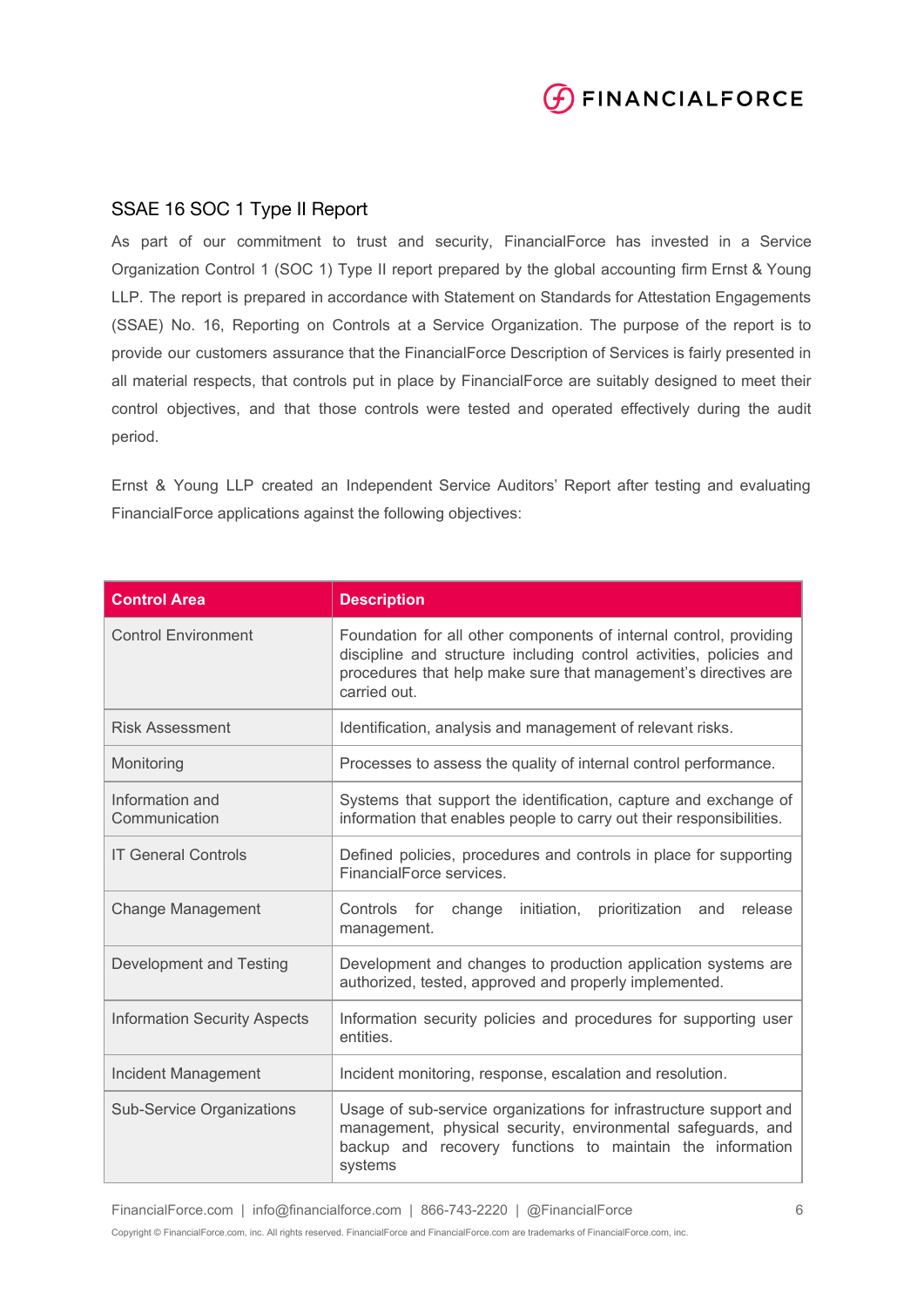

| Disaster Recovery and       | Disaster recovery and business continuity plan for unplanned, |
|-----------------------------|---------------------------------------------------------------|
| <b>Business Continuity.</b> | adverse events.                                               |

The SOC 1 report provides FinancialForce customers with the additional assurance that our applications are developed and delivered in accordance with transparent standards to ensure high-quality and secure products are deployed to our customers' environments.

## Salesforce Certifications

As FinancialForce applications are developed and run natively on the Force.com platform, we benefit from various security controls designed and implemented by Salesforce. Salesforce undergoes comprehensive privacy and security assessments by, and has achieved certifications from, multiple auditors and certifying bodies. These include the following security- and privacy-related audits and certifications:

### Geographical Recognition

- EU / EEA Binding Corporate Rules for Processors
- EU / EEA and Switzerland Safe Harbor self-certification through the U.S. Department of **Commerce**
- **•** TRUSTe Certified Privacy Seal

#### Global Audit Compliance

- ISO 27001
- SSAE 16/ISAE 3402 SOC-1
- SOC 2
- SOC 3
- FedRAMP
- PCI-DSS
- TÜV Rheinland Certified Cloud Service

A current list of security and privacy assessments and certifications of the Salesforce platform can be found at https://trust.salesforce.com/trust/learn/compliance.

## Security Controls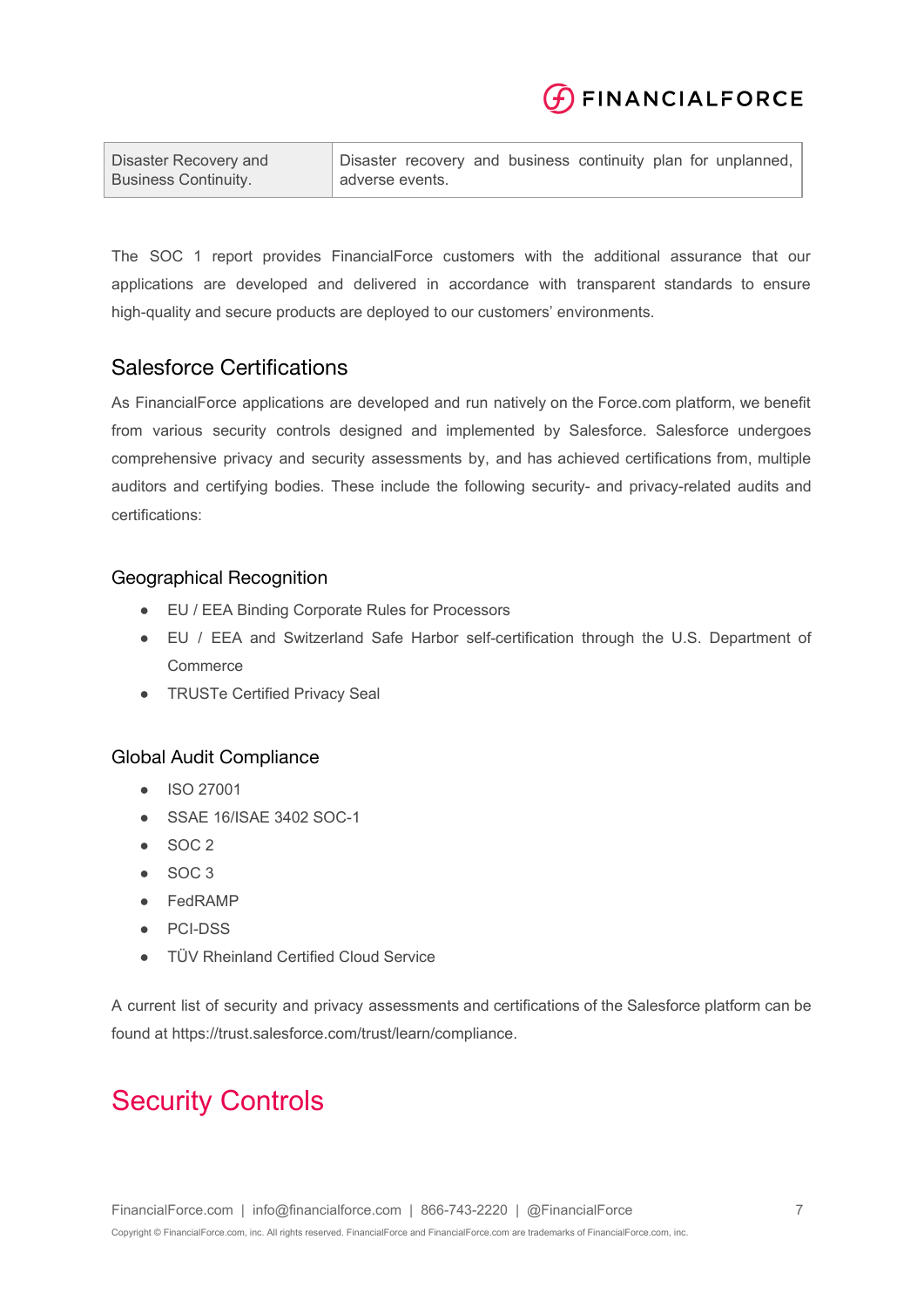

## Product Security

#### Product Security Measures

FinancialForce's software development lifecycle incorporates a number of security measures, including:

- Code reviews designed to ensure adherence to FinancialForce development standards.
- Software security testing and code scanning to identify and address security vulnerabilities.
- Release reviews and approvals designed to ensure product releases comply with internal process requirements.
- Vulnerability testing and remediation for infrastructure and tools supporting our source code management platform.
- Development and changes to production application systems are authorized, tested, approved and documented.

#### Salesforce AppExchange Security Review

FinancialForce applications are submitted to Salesforce as part of the AppExchange Security Review process. Salesforce provides the AppExchange Security Review program to assess the security posture of ISV applications published on the AppExchange against industry best practices for security.

### Application Controls

FinancialForce provides rigorous application controls that ensure your financial transactions have been correctly validated and reviewed prior to posting, have comprehensive audit trails and cannot subsequently be modified via "back door" manipulation of object data.

These application controls include:

- Comprehensive audit trails for transactions, master data modifications and security setup changes.
- Multi-level approval processes for transactions and master file data changes
- Segregation of duties
- Highly granular control of company, object, record and field level access by role

### Disaster Recovery

Because FinancialForce applications are 100% Force.com-native, all data processed by FinancialForce applications resides on the Salesforce cloud platform owned, operated and managed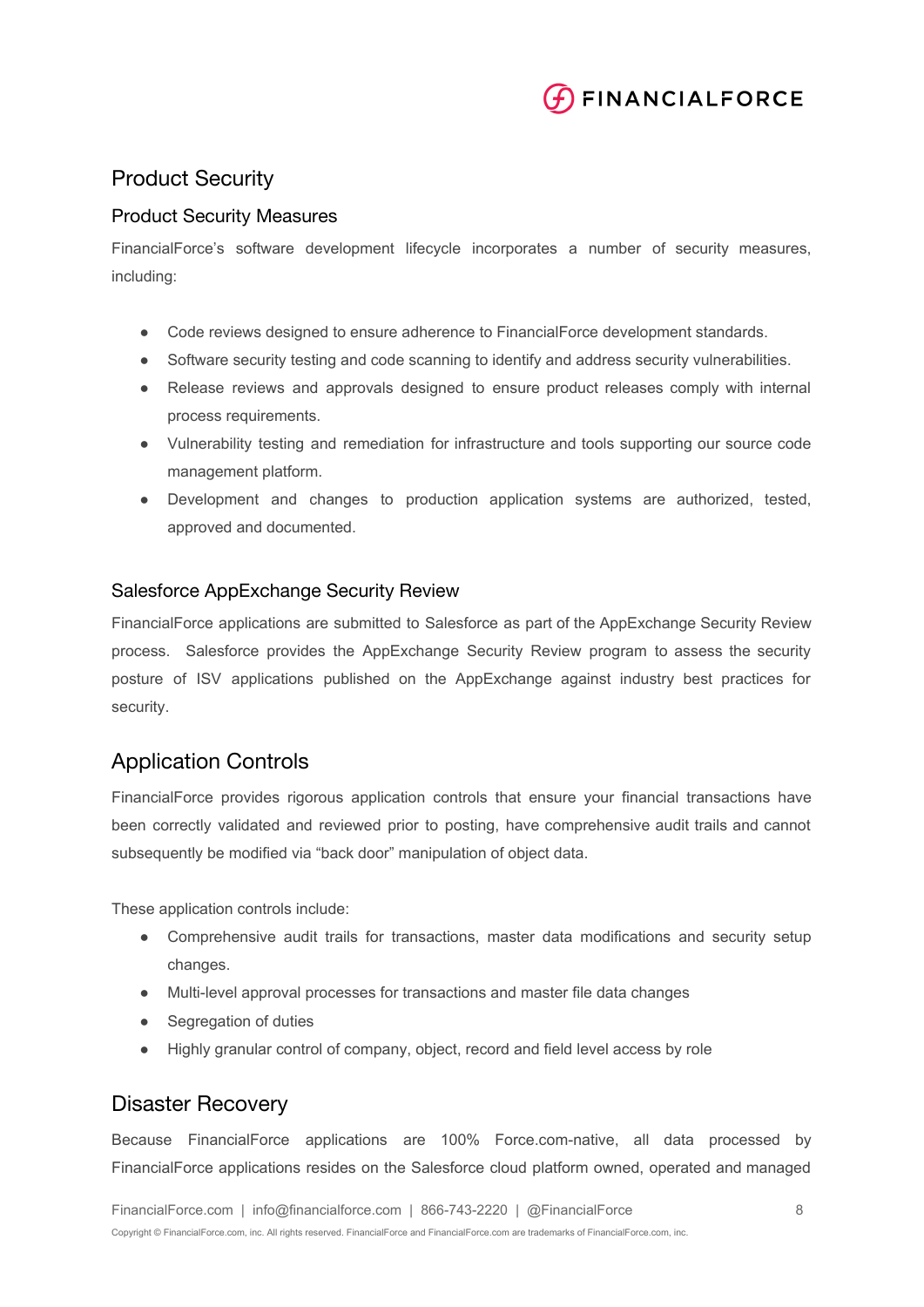

by Salesforce. As part of its disaster recovery planning, FinancialForce, in collaboration with Salesforce, undertakes to ensure that the systems where customer data is stored have a disaster recovery facility that is geographically remote from its primary data center, along with required hardware, software, and Internet connectivity, in the event production facilities at the primary data center were to be rendered unavailable.

### Change Management

FinancialForce follows fully documented change management procedures for all aspects of its software lifecycle, including application development, release management, service management and enhancement.

### Incident Management

FinancialForce maintains security incident management policies and procedures, which include prompt notification of customers in the event FinancialForce becomes aware of an actual or reasonably suspected unauthorized use or disclosure of customer data.

## Data Encryption

FinancialForce relies on Salesforce platform capabilities for encryption of data in transit. Salesforce uses industry-accepted encryption products to protect customer data and communications during transmissions between a customer's network and the FinancialForce applications, including 128-bit TLS Certificates and 2048-bit RSA public keys at a minimum. Additionally, customer data is encrypted during transmission between data centers for replication purposes.

## **Contacts**

For security related questions please email us at [security@financialforce.com](mailto:security@financialforce.com)